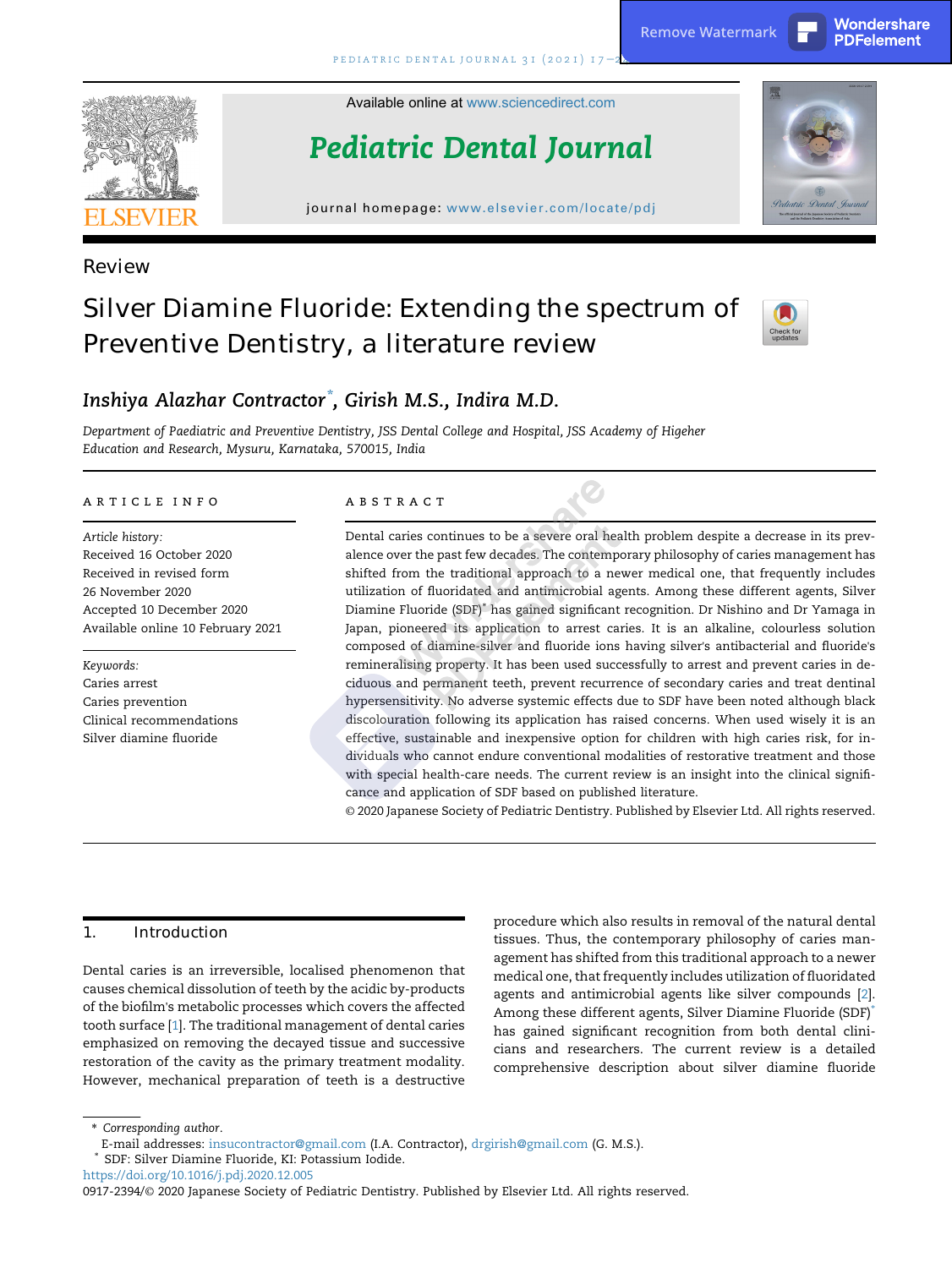including its mechanism of action, clinical significance, applications and drawbacks based on published literature.

## 2. Historical background

The application of silver compounds in the field of dentistry dates to China in 659 AD. Since then it has been successfully used as an antimicrobial material. In earlier times the infected and disintegrated dentine were sterilized using Howe's solution or ammoniacal silver nitrate during a restorative treatment [[3\]](#page-6-2). The solution could also penetrate the affected dentine and fill it with silver particles, widening its utilization as an indirect pulp capping agent [[4](#page-6-3)].

For decades it is a known fact that fluoride is effective in the prevention of caries. Fluoride exerts antimicrobial effects on plaque biofilm. Formation of fluorapatite results in early carious remineralisation. So, it was hypothesised that the combined effects of silver and fluoride would simultaneously have the ability of caries arrest and prevention [[5](#page-6-4)].

Dr Nishino and Dr Yamaga in Japan, pioneered the application of ammoniacal silver fluoride to arrest caries [[6\]](#page-6-5). This led to the approval of the first SDF product, "Saforide" (Bee Brand Medico Dental Co, Ltd) [\[7\]](#page-6-6) which was effective in caries arrest, prevented secondary caries formation and desensitized hypersensitive dentine. In the following years, similar products became available commercially in various parts of the world. Since 2002 [\[8\]](#page-6-7), numerous clinical trials on SDF's efficacy have established its effectiveness as an agent to arrest caries. The US Food and Drug Administration in the year 2014, certified SDF as a product for desensitization of dentine in adults. The American Academy of Paediatric Dentistry in 2017 published guidelines for the "Use of Silver Diamine Fluoride for Dental Caries Management in Children and Adolescents, Including Those with Special Health Care Needs." [\[9\]](#page-6-8).

#### 3. Silver diamine fluoride

SDF is an alkaline, clear and colourless solution composed of diamine-silver and fluoride ion that forms a complex with ammonia [\[10](#page-6-9)]. It has a combination of silver's antibacterial and fluoride's remineralising property. The concentration of fluoride in SDF is 44,800 ppm, which is the highest amongst all fluoride agents available in dentistry. What makes SDF unique and different from other cariespreventive agents like stannous fluoride and sodium fluoride, is it's ability to stop the carious process and concurrently prevent the formation of new lesions [[5](#page-6-4)]. Also this complex is less oxidizing and more stable than silver fluoride. The stability of this reagent is pivotal to arrest the progression of caries [[10\]](#page-6-9).

## 4. Mechanism of action

SDF's anticariogenic mechanism has direct actions on bacteria and teeth because of silver and fluoride ions.

#### 4.1. Effect of SDF on microorganisms

#### 4.1.1. Silver

Silver ions are released when SDF comes in contact with water and other biological fluids [[11\]](#page-6-10). These ions have multiple modes of action which target various biological organisms, their subcellular targets and metabolic mechanisms. The mechanisms are as follows:

- Enzyme inactivation: Silver ions interacts with the thiol group of various life sustaining enzymes. This leads to their deactivation and blocks the electron transport system in bacteria [[11](#page-6-10)] causing bacterial cell death.
- Rupture of cell membrane: Silver ions can interact and bind to bacterial cell membranes causing it to leak and rupture [[12](#page-6-11)].
- DNA interaction: Interaction of the bacterial DNA with silver ions results in DNA mutation and the death of the bacteria [\[13](#page-6-12)].

All these interactions result in killing of the bacteria and inhibit the formation of biofilm [[14](#page-6-13)]. Therefore, resistance of bacteria against silver is not easily achieved. Also when the bacteria which are killed by the silver ions get mixed with the living ones, the silver gets reactivated and effectively kills the remaining live bacteria. This is known as a zombie effect which is shown by SDF as well.

A study conducted by Knight et al. [\[15](#page-6-14)] showed significant amount reduction in S. mutans levels, (most important organism associated with the caries initiation) on dentine surfaces that were treated with SDF. Another study that used multispecies cariogenic biofilms which included S. mutans, S. sobrinus, L. rhamnosus, L. acidophilus and A. naeslundii, also showed reduced colony forming unit counts following SDF treatment [\[16](#page-6-15)]. Apart from causing bacterial cell death, silver also gets incorporated into hydroxyapatite crystal structure, forming silver-containing hydroxyapatite [[17](#page-6-16)], which has resulted in reduced bacterial adhesion and tissue cytotoxicity.

#### 4.1.2. Fluoride

Fluoride at high concentrations bind to bacterial cellular components and inhibits biofilm formation. Direct inhibition of cellular enzymes and increase in the cell membrane permeability by formation of hydrogen fluoride results in inhibition of plaque metabolism. [\[18](#page-6-17)] Non-metalloenzymes like phosphatases can also be inhibited by fluoride, thus leading to reduced acid production in dental plaque. However, this inhibitory effect is short-lasting, and can be negligible in the reduction of caries.

#### 4.2. Effect of SDF on dentine minerals

It is a proven fact that SDF reacts with hydroxyapatite crystals of the tooth and forms calcium fluoride and silver phosphate, which might cause the arrested lesion to harden [[7\]](#page-6-6). However, certain studies showed that the concentration of silver phosphate and calcium fluoride dropped significantly following immersion in artificial saliva [[19\]](#page-6-18), or disappeared after washing with water [\[20\]](#page-6-19) thus questioning its role in hardening the carious lesion. Nonetheless, calcium fluoride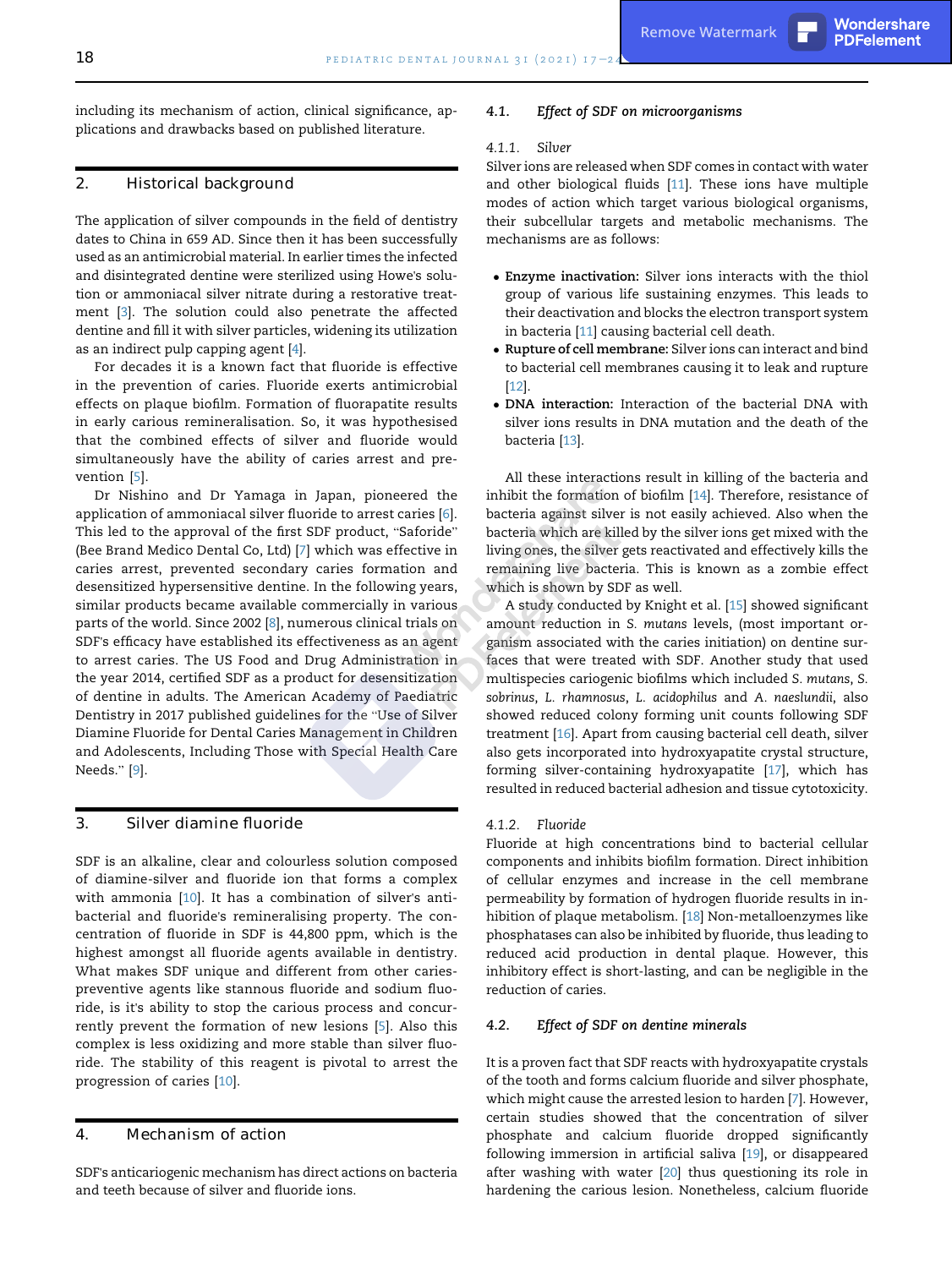#### 4.2.1. Effect of firmly bound fluoride on dentine minerals

Fluoride reacts with apatite in numerous ways to promote remineralisation i.e, exchange of hydroxyl ions by fluoride ions, apatite dissolution and formation of calcium fluoride and growth of the fluorapatite crystals from supersaturated solutions [\[22\]](#page-6-21). It prevents development of caries by decreasing the dissolution of teeth [\[23](#page-6-22)]. In acidic conditions, this fluoride substituted hydroxyapatite is more stable in comparison to hydroxyapatite alone. It is known as firmly bound fluoride as fluorine gets incorporated in the crystalline tooth structure [\[22](#page-6-21)].

SDF reacts with calcium and phosphate resulting in the formation of fluorohydroxyapatite with different percentages of fluoride that initiates remineralisation. In has been discovered that an increase in the concentration of SDF increases the apatite fluoride content [[24](#page-6-23)]. In-vitro studies demonstrated that the depth of penetration in enamel with SDF was approximately 25 microns, and  $2-3$  times more amount of fluoride was retained than in case of sodium fluoride or stannous fluoride [\[19](#page-6-18)], suggesting a greater effect of SDF on tooth compared to sodium fluoride or stannous fluoride.

A major factor that determines dentine hardness is its mineral content. Dentinal collagen affects toughness of dentine but does not contribute in its overall hardness. The mineral content of dentine limits the penetration of bacterial acid. Its buffering capacity reacts and helps in neutralization of the acid that penetrates the tooth [\[25](#page-6-24)]. Application of SDF increases the mineral content owing to the presence of fluoride and thereby increases the microhardness of the arrested carious lesion.

Chu et al. in 2008, measured the microhardness of arrested dentinal caries on primary teeth that received application of 38% SDF every 12 months. The results showed that the outer 25-200 micrometer of carious dentinal surface which was arrested by the application of SDF was harder compared to the active carious lesions. However, beyond the distance of 225 micrometer from the lesion surface, soft dentinal caries and arrested lesion both had similar microhardness. The high fluoride content in SDF made the surface of the lesions hypermineralized [\[26\]](#page-6-25).

#### 4.3. Effect of SDF on dentine collagen

Organic matrix of dentine is destroyed due to the action of bacterial collagenases, matrix metalloproteinases (MMPs) and cysteine cathepsins which break down type I collagen of dentine. These enzymes, can be activated in an acidic environment. Inhibition of their activities can prevent degradation of collagen which will arrest the caries process. It has been proved that 38% SDF solution inhibits the activities of these enzymes [\[27](#page-6-26)]. The alkaline property of SDF contributes in neutralizing the acidity therefore inactivates these enzymes.

Silver from the SDF solution is a strong inhibitor of cathepsin B and cathepsin K and a moderate inhibitor of MMP-8 and MMP-9. Whereas, fluoride is a strongly inhibits MMP-2, MMP-8, and MMP-9 [[28](#page-6-27)].

Another way in which fluoride can possibly protect the dentine collagen is by promoting remineralisation. The formed apatite crystals in turn protect and cover the dentine collagen. The surface morphology of the arrested carious deciduous teeth treated with SDF in an ex-vivo study, showed a relatively smooth dentinal surface and only a few collagen fibres of dentine were exposed [[27](#page-6-26)].

#### 5. Clinical applications

SDF's efficacy in the management of dental caries is substantiated with numerous studies and systematic reviews. It accomplishes the US Institute of Medicine's six quality aims [\[29](#page-6-28)]:

- 1. Effective-arrests about 80% of lesions.
- 2. Safe-clinical trials reported no serious adverse events.
- 3. Efficient-health professionals can apply it with minimal preparation.
- 4. Timely-application time is 1 min.
- 5. Patient centered-minimally invasive and painless.
- 6. Equitable-affordable and a viable treatment option for low income groups.

#### 5.1. Caries arrest in deciduous dentition

In pre-school children, the carious attack on the deciduous teeth generally takes an acute course and pose great difficulties in its management. It has been proved time and again that application of SDF solution can arrest the progression of dental caries in them. According to the meta-analysis by Gao in 2016 [\[30\]](#page-6-29), 81% of primary teeth treated with SDF showed caries arrest when different application protocols were used and followed up from six to thirty months.

Fung MHT et al. in 2018 [[31\]](#page-6-30) evaluated the effect of two different concentrations of SDF (12% and 38%) and two different application protocols (once or twice a year) on dentine caries arrest in deciduous teeth. From the arrest rates it was seen that 38% SDF was better than 12% SDF and semi-annual application was better than annual application. The study also analysed the effect of SDF on different areas of the oral cavity. The results showed great arrest rates in lower anterior teeth, and least in the upper posterior teeth.

Another study by Duangthip D et al. in 2018 [\[32](#page-6-31)] compared the effect of three SDF solution applications at yearly intervals and three SDF solution or sodium fluoride varnish applications at weekly intervals to arrest caries in deciduous teeth. It was seen that annual application of SDF was significantly more effectual than biweekly applications of sodium fluoride varnish or SDF solution to arrest active lesions.

A younger age group of children between one to three year were selected by Mabangkhru S et al. in 2020 [[33\]](#page-6-32) to evaluate and compare the effectiveness of SDF solution with 5%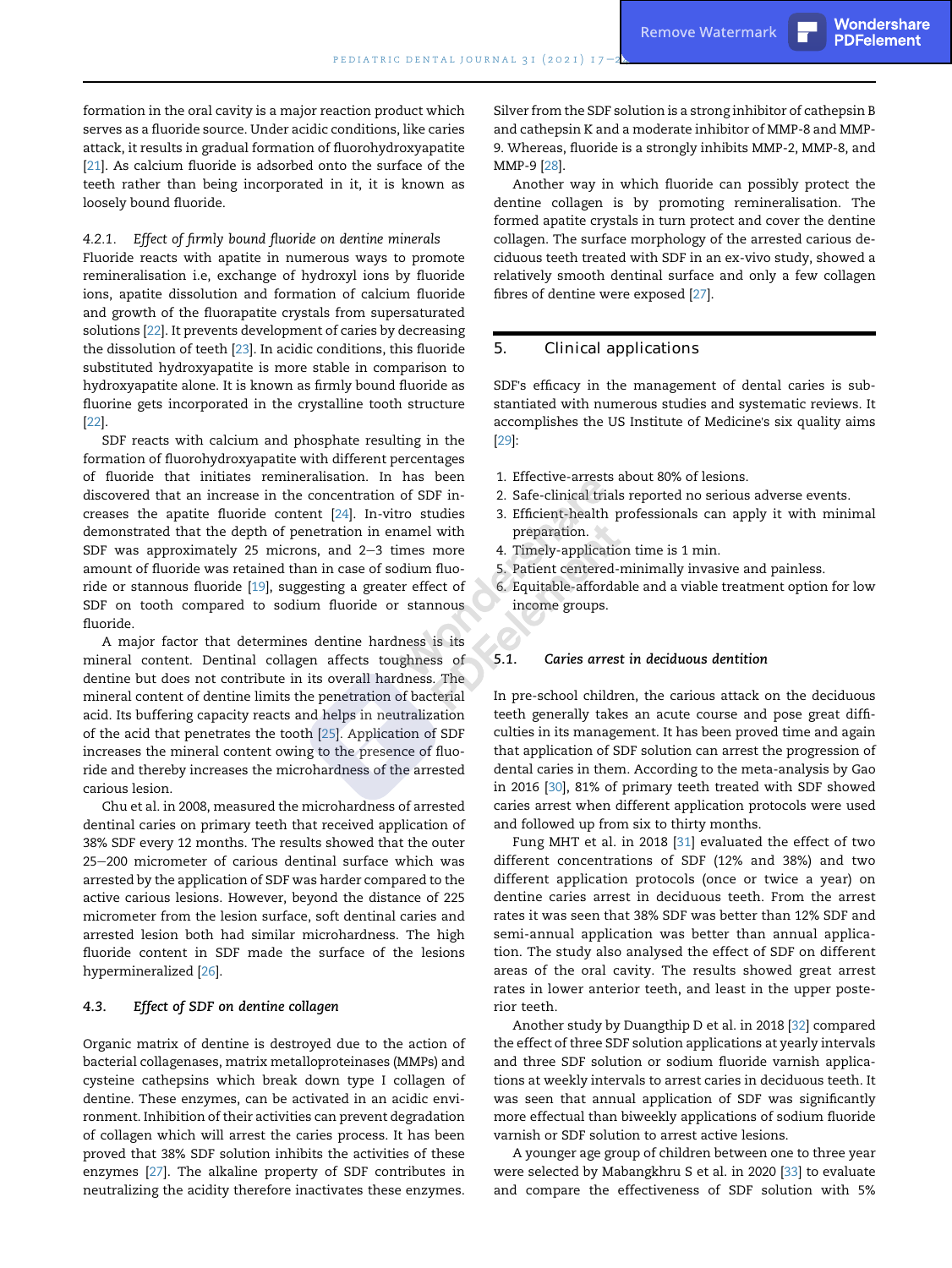A systematic review of 17 randomised clinical trials conducted by Gao et al. on caries arrest and remineralization by professionally applied fluoride therapy concluded that though professionally applied fluoride like sodium fluoride is effective in caries prevention and remineralisation of early enamel caries, 38% SDF is superior to sodium fluoride varnish in arresting caries in dentine in children. It was also found to be better to glass ionomer restorations in arresting caries in dentine [\[34\]](#page-6-33).

Therefore, SDF can significantly arrest caries in deciduous teeth if it is applied annually or semi-annually. Also, anterior teeth have higher chances of caries arrest compared to posterior teeth. Several studies [[32](#page-6-31),[35](#page-6-34)], have found that caries arrest is comparatively less in teeth with more plaque. Its effectiveness also depends on the lesion size, duration of application and other dietary habits.

#### 5.2. Caries prevention in deciduous dentition

SDF is effective not only in arresting caries but also helps to prevent the development of new lesions. Application of SDF only to carious lesions, has also shown impressive preventive results on other tooth surfaces.

Llodra et al. in 2006 [[36](#page-6-35)] conducted a trial on deciduous and permanent molars and found the development of new carious lesion significantly low in the SDF group compared to the water group. Chu et al. in 2002 [[8\]](#page-6-7) found the average number of new lesions in maxillary anterior teeth significantly less in the SDF group compared to fluoride varnish and water group in pre-school children. Based on these two trials Rosenblatt et al. [[5](#page-6-4)] evaluated SDF's preventive potential and concluded its preventive fraction to be 70.3%. However, the trials reported development of new lesions only in the teeth studied and not the entire dentition. Therefore, SDF's potential to prevent caries in the entire dentition is still questionable.

A meta-analysis by Oliveira et al. [[37](#page-6-36)] evaluated the prevention of caries in deciduous dentition and concluded that SDF prevented caries development when compared with placebo or a fluoride varnish with a preventive fraction of 77.5%.

#### 5.3. Caries arrest in permanent dentition

A pilot study on the arrest of incipient carious lesions in permanent molars [[38](#page-6-37)] found SDF to be more effective than glass ionomer cement or toothbrushing at three and six month intervals. However, at thirty months, they were all found to be equally effective. Studies done by Llodra et al. and Liu et al. also concluded that SDF prevented occurrence of new lesions in permanent first molars [[36](#page-6-35),[39\]](#page-6-38). None of the other systematic reviews however could draw conclusions regarding caries arrest in permanent dentition.

SDF has proved to be more effective in arresting caries in deciduous than permanent dentition. The mean number of new lesions for the SDF groupwas 0.29 in deciduous dentition and 0.37 for first permanent molars in the study done by Llodra et al. [\[36\]](#page-6-35).

#### 5.4. Management of rampant caries

Rampant caries is a very challenging dental disease to manage. Children with neglected oral hygiene, those suffering from severe systemic diseases are generally seen to have rampant caries. It affects multiple teeth that are ordinarily caries-free. Fluoride agents such as sodium fluoride (NaF) prevent caries, but are unable to halt progression of dental caries in dentine. SDF is a suitable option to halt the progression of rampant caries. It is non-invasive and therefore risk to spread infection is low and is readily accepted in younger children. It is an effective option for treating caries in children suffering from systemic diseases as well.

A young teenager suffering from major  $\beta$ -thalassemia with severe dentinal hypersensitivity was treated with three applications of SDF two weeks apart and followed up for four weeks. The child reported no dentinal hypersensitivity and carious lesions were arrested. Thus SDF not only arrested the progression of rampant caries but also treated dentinal hypersensitivity [\[40\]](#page-6-39).

### 5.5. Prevention of secondary caries

Resistance of the cavity wall and margins to caries attack need to be increased in order to inhibit recurrence of secondary caries. This can be done with the use of SDF. Shimizu and Kawagoe in 1976 [\[41](#page-6-40)] found that after 26 months, the amalgam restorations of deciduous teeth that were pre-treated with SDF developed no recurrent caries. Mei et al. in 2016 evaluated SDF's effectiveness to prevent secondary caries under composite resin and glass ionomer cement restorations and observed reduction in secondary caries under the restorations following conditioning with SDF [\[42\]](#page-7-0).

#### 5.6. Treatment of dentinal hypersensitivity

SDF is approved to treat dentinal hypersensitivity, while its use for arresting carious lesions is off-label. A sequence of reactions takes place when it is applied to the teeth that blocks the dentinal tubules and promotes desensitization of the tooth. The silver ions from SDF result in precipitation of proteins in the dentinal tubules, while the fluoride reacts with calcium from the teeth forming calcium fluoride deposits that reduce the patency of the tubules. SDF when used with potassium iodide\*(KI) generates silver iodide precipitate which further blocks the patency of the tubules. The net result of all this is reduction in dentinal hypersensitivity [[43](#page-7-1)]. In a lesion like abrasion or erosion where dentinal hypersensitivity is precipitated by mechanical and thermal sensations, SDF application can be an effective alternative treatment [[44\]](#page-7-2).

#### 5.7. Treatment of Molar Incisor Hypomineralization (MIH)

MIH is a challenging condition that can be observed in approximately 20-40 percent of first permanent molars. Such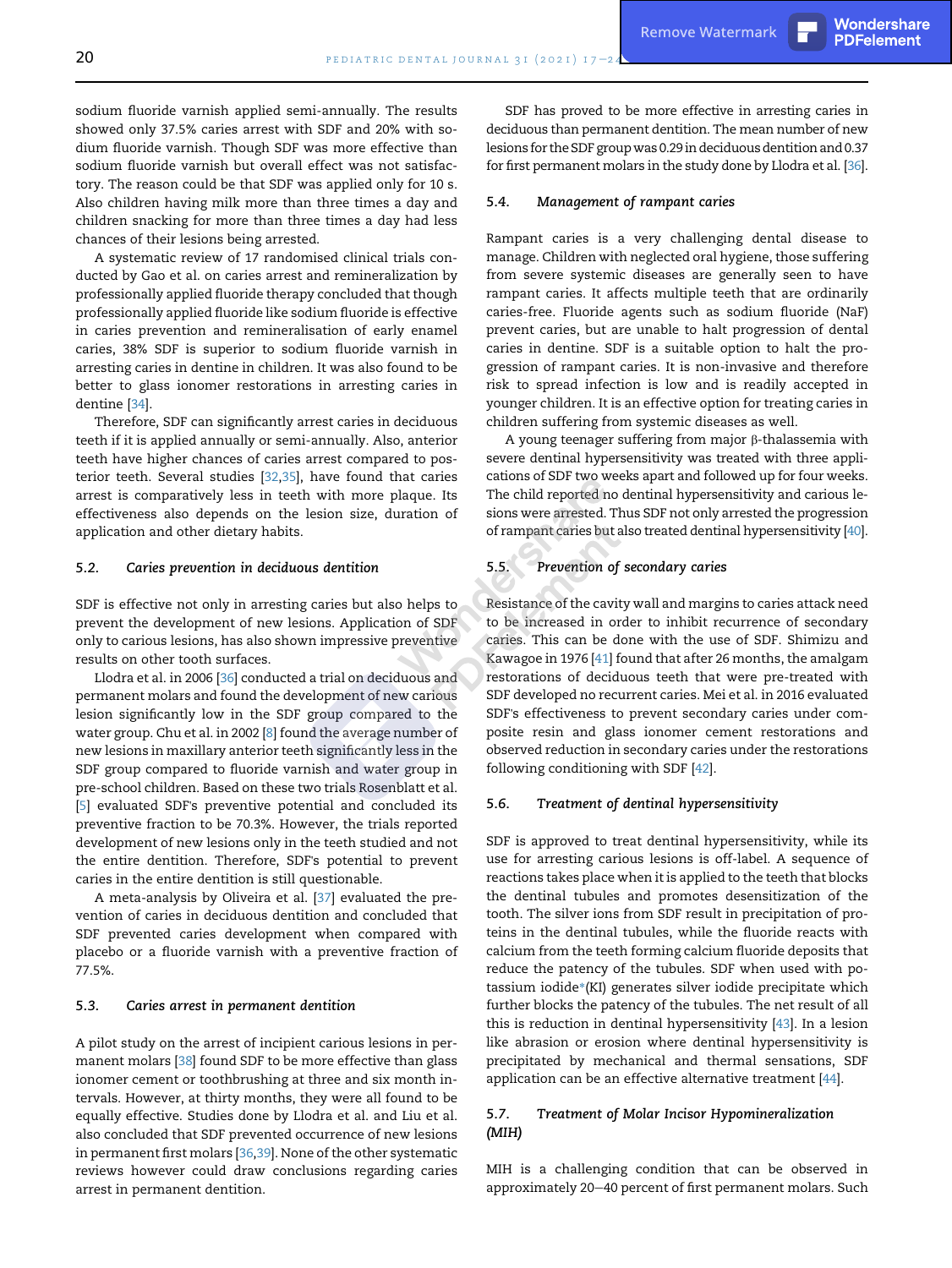teeth are extremely hypersensitive, difficult to anesthetise and are at a higher risk for rapid progression of caries. SDF can be successfully used to decrease sensitivity in such teeth and also arrest the progression of caries in them.

#### 5.8. Disinfection of the root canal system

When used as 3.8% solution for irrigation of root canal, SDF has shown potent antimicrobial effect due to its inhibitory effects on synthesis of bacterial cell wall, DNA unwinding, and division of cell [[45](#page-7-3)]. It can be used as a canal irrigant where black discolouration of dentine due to silver ions is not a problem. In 2012, Mathew et al. found that SDF is very effective in reducing bacterial load from canal wall and circumpulpal dentine [[46](#page-7-4)].

#### 5.9. Pit and fissure sealant

Morphologically, pits and fissures of teeth are more vulnerable to caries attack in comparison to smooth surfaces. Also access to these areas with a toothbrush is limited. Sato et al. [\[47](#page-7-5)], proved SDF's efficacy to prevent pit and fissure caries as a result of its antibacterial and remineralising property. A study done by Nishino and Massler [[48](#page-7-6)], discovered that the caries score of the fissures treated with 8% stannous fluoride or silver nitrate was significantly higher than that treated with SDF. It can be used as an alternative to sealants in children who are unable to undergo a meticulous sealant procedure. However, the discolouration caused by SDF at these areas might be mistaken for an incipient lesion.

## 6. Effect of SDF on the restorative properties of different materials

SDF's compatibility with glass ionomer cements and composite resins grants it a valuable position in the paediatric dentist's inventory [\[49\]](#page-7-7). Numerous studies have proved that SDF does not alter or interfere with the bond strength of different restorative agents to dentine.

Quock et al. [\[50](#page-7-8)] evaluated the effect of SDF on the microtensile bond strength of resin composite to dentine. No significant change in the bond strength was seen between the SDF treated groups and the control groups. Changes in bond strength between self-etch and etch-and-rinse groups were also not significant. This concluded that the bond strength of composite resin to dentine is not altered with the application of SDF.

Zhao et al. [[51\]](#page-7-9) found that the application of KI solution immediately after SDF application did not hamper the shear bond strength of glass ionomer cements to dentine affected by caries.

A recent study in 2020 [\[52](#page-7-10)], compared the micro-tensile bond strength between resin modified glass ionomer cement and carious dentinal surfaces in deciduous teeth, with and without treatment with SDF and KI. In addition, SDF's effect on bond strength with and without acid-etching was also studied. The results showed that SDF and KI application with or without acid etching did not alter the bond strength between them.

Based on these results another approach for caries arrest; Silver Modified Atraumatic Restorative treatment (SMART) has been documented. In this technique SDF is applied and the tooth is restored immediately with glass ionomer cement. Placement of SDF and glass ionomer cement on the same appointment will help to restore the form and function of the tooth. It is especially useful when the patient will not be able to return for subsequent dental treatment.

#### 7. Contraindications of SDF

- Individuals with an allergy to silver
- Individuals with ulcerations in oral cavity, especially the ones in close proximity to the area of SDF application.
- Tooth showing signs or symptoms of pulpal or periapical pathology.
- Failure to get consent to use SDF, and concerns regarding discolouration.

## 8. Clinical considerations for SDF application

Based on the results from various randomised controlled trials a reasonable protocol for SDF use might be as follows:

- 38% SDF to arrest and prevent caries is effective in both deciduous and permanent dentitions.
- Biannual application of 38% SDF is recommended.
- Parents and children have to be informed regarding the discolouration caused by SDF application.
- A detailed informed consent to fully convey the benefits and limitations of this therapy is recommended.
- No aerosol generated during its application.
- No caries excavation is necessary. However, surfaces clean of food debris are desirable to allow direct contact of the solution with dentine.
- One minute application with air-drying as per the manufacturer's recommendations is consistent with the best results for caries arrest.
- Caries arrest in large cavities and posterior teeth may be less with only a single application.
- A one-month follow-up in order to evaluate the arrest and further need for re-application on active treated carious surfaces should be advantageous.

## 9. Safety of SDF

One of the primary concerns with SDF application is the amount of fluoride dose. A single drop of SDF, has 2.24 mg F/ dose which is adequate to treat six teeth. Therefore application of 1 SDF drop will result in a lesser quantity of fluoride than that present in 0.25 mL of fluoride varnish.

No adverse systemic effects due to SDF have been noted, although the long-term effects due to repeated silver exposure is unknown [[9](#page-6-8)[,53](#page-7-11)]. However, a total of 1g of silver exposure would be required for the cumulative effect and risk of silver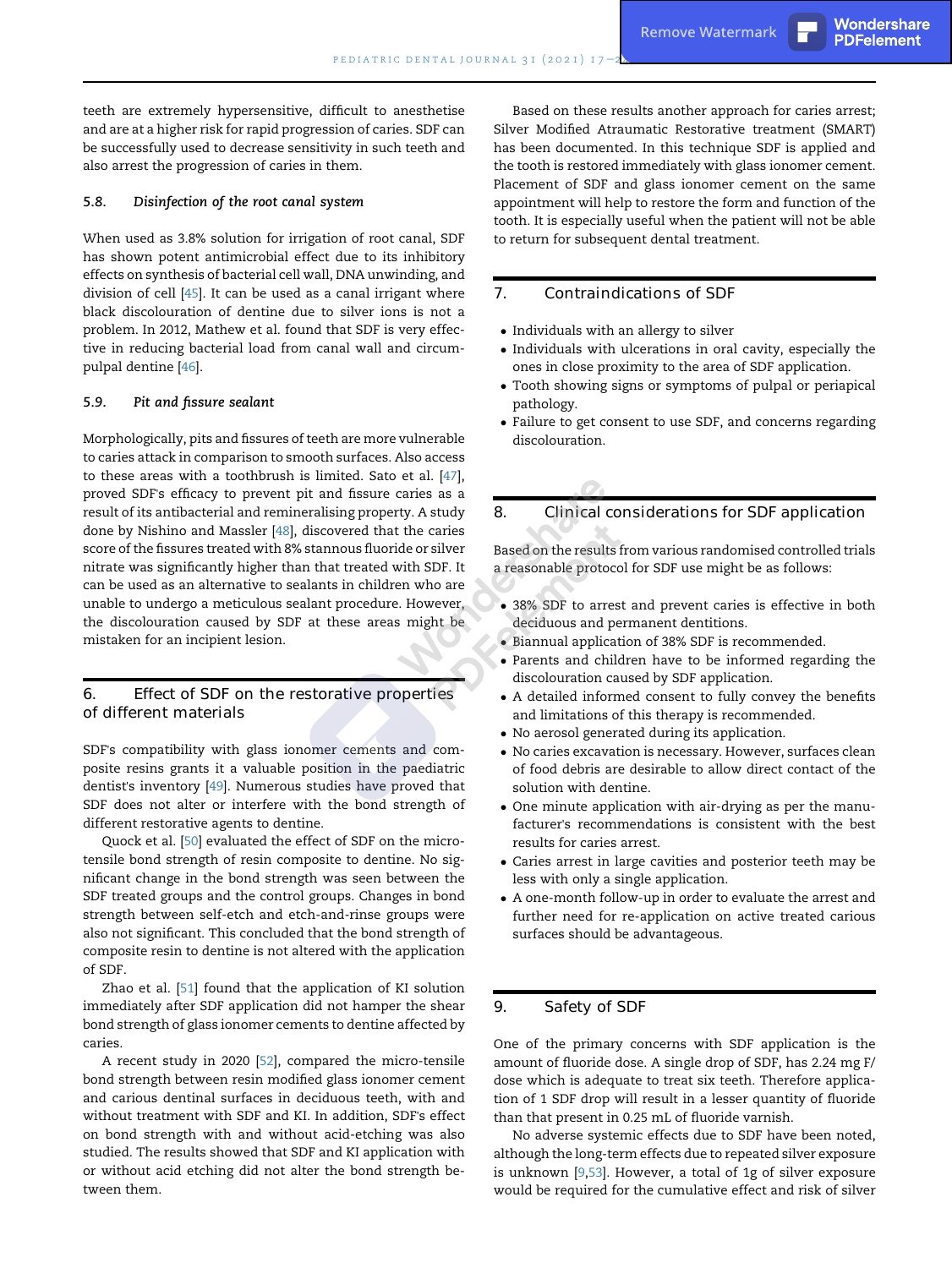PDFelement

poisoning to take place. This would correspond to approximately 400 applications of SDF as per the U.S. Environmental Protection Agency [\[54\]](#page-7-12).

Acute side effects of the SDF on either children or adults has not been reported. Minor side effects may include metallic taste, soft tissue irritation, small reversible white lesions on the mucosa, and gingivitis [[6](#page-6-5)[,55](#page-7-13)]. A randomised control trial conducted by Milgrom et al. evaluated the adverse effects of application of SDF within  $24-48$  h by a questionnaire based survey. The questions included were visit to the emergency care; experiencing nausea, vomiting, difficulty in breathing and swallowing; swelling surrounding the lips and rashes. The majority of the adverse effects reported were either mild diarrhoea or stomach ache that all resolved within 48 h of reporting. One child reported to have a non-irritated, nonsore, spot at the corner of the mouth which occurs typically due to silver precipitation on contact with the skin. It resolved within 2 weeks. No tooth pain was reported, despite some lesions being deep. No mucosal or gingival irritation was observed during follow-up [\[56](#page-7-14)].

Another study done with an aim to check for gingival erythema following SDF application found that though some participants showed mild erythema at day 1, there was no change at day 7 from baseline [\[57\]](#page-7-15). This suggested that mild irritations of gingiva heal within a few days.

#### 10. Drawbacks of SDF

Black discoloration of the carious lesion following application of SDF is the main side effect and has raised major concerns regarding parental satisfaction. A study done in 2018 [\[58](#page-7-16)], reported that, inspite of the discolouration caused by SDF, parental satisfaction with their child's dental appearance ranged between 71 and 62% after a period of thirty months. A survey in USA used photographs of pre and post treatment with SDF and found that the parents relatively accepted staining on posterior teeth compared to anterior teeth. Nevertheless, even those parents who found staining on anterior teeth disagreeable, accepted SDF treatment in order to avoid other behavioural techniques like sedation and general anaesthesia [[59\]](#page-7-17).

Various attempts have been undertaken in the past to resolve this issue. Use of ammonium hexafluorosilicate and zinc fluoride have been tried earlier but these failed to inhibit dentine collagen degradation and demineralization to a greater extent when compared with SDF [\[60](#page-7-18)[,61](#page-7-19)]. Knight et al. [[49\]](#page-7-7) reported that application of KI reduced SDF associated tooth discoloration. The iodide ions reacted with the excess silver ions resulting in the formation of a yellowish silver iodide precipitate that minimized the discolouration. However, the application of KI failed to have a long-lasting effect on improving the blackish discolouration that caused aesthetic concerns [\[62](#page-7-20)].

Sayed et al. in 2018, found that glutathione biomolecule also reduces SDF associated tooth discoloration, particularly on enamel and to a lesser degree on dentine [[63\]](#page-7-21). Recently silver nanoparticles are being tested to resolve this discolouration problem. A study found no discolouration of the treated caries lesion with the use of nano silver fluoride [[64\]](#page-7-22).

Apart from the discolouration, it should be noted that SDF does not eradicate dental caries but, arrests its progression on the treated surfaces and might aid in remineralisation. It doesn't restore the tooth structure and function. So, a significant breakdown of the tooth, might deteriorate the occlusion and long-term clinical outcome if proper form and function of the treated tooth is not restored [\[65](#page-7-23)].

Also, SDF should be handled with care as it can temporarily stain gingiva and skin.

#### 11. Scope for improvement

Though SDF's efficacy to arrest caries is well established, concerns regarding the frequency and timing of application still need to be addressed. The consistency and longevity of caries arrest with SDF is still unknown. Additional studies are required to prove its effectiveness on permanent dentition and its efficacy and safety as a canal irrigant and intracanal medicament. Currently no literature analyzes SDF's effect with regards to exposure of pulp and its application as a direct pulp capping agent. Furthermore research regarding the integration of the product into restorative protocols to minimise discolouration associated with it need to be done.

## 12. Conclusion

SDF is an effective, sustainable and inexpensive option to treat children and adolescents with high caries risk for caries arrest. For individuals who are unable to endure conventional restorative treatment modalities, who cannot access proper dental care facilities, and those with special health-care needs, it is an effective alternative option. But having said that, SDF is not a magic medication for the management of a carious lesion. Careful selection of cases, tooth location, lesion size and location, presence of plaque and other dietary habits play an equally important role for it to be effective. A comprehensive treatment plan evaluating and controlling all the individual risk factors is necessary for treatment with SDF to be successful and caries arrest to occur.

#### Funding source

Nil.

## Conflicts of interest

There are no conflicts of interest.

#### Acknowledgements

I would like to thank my contributing authors and the Department of Paediatric and Preventive Dentistry at JSS Dental College, Mysuru. This article is the net result of all our hard work that was well guided by my guide and professors.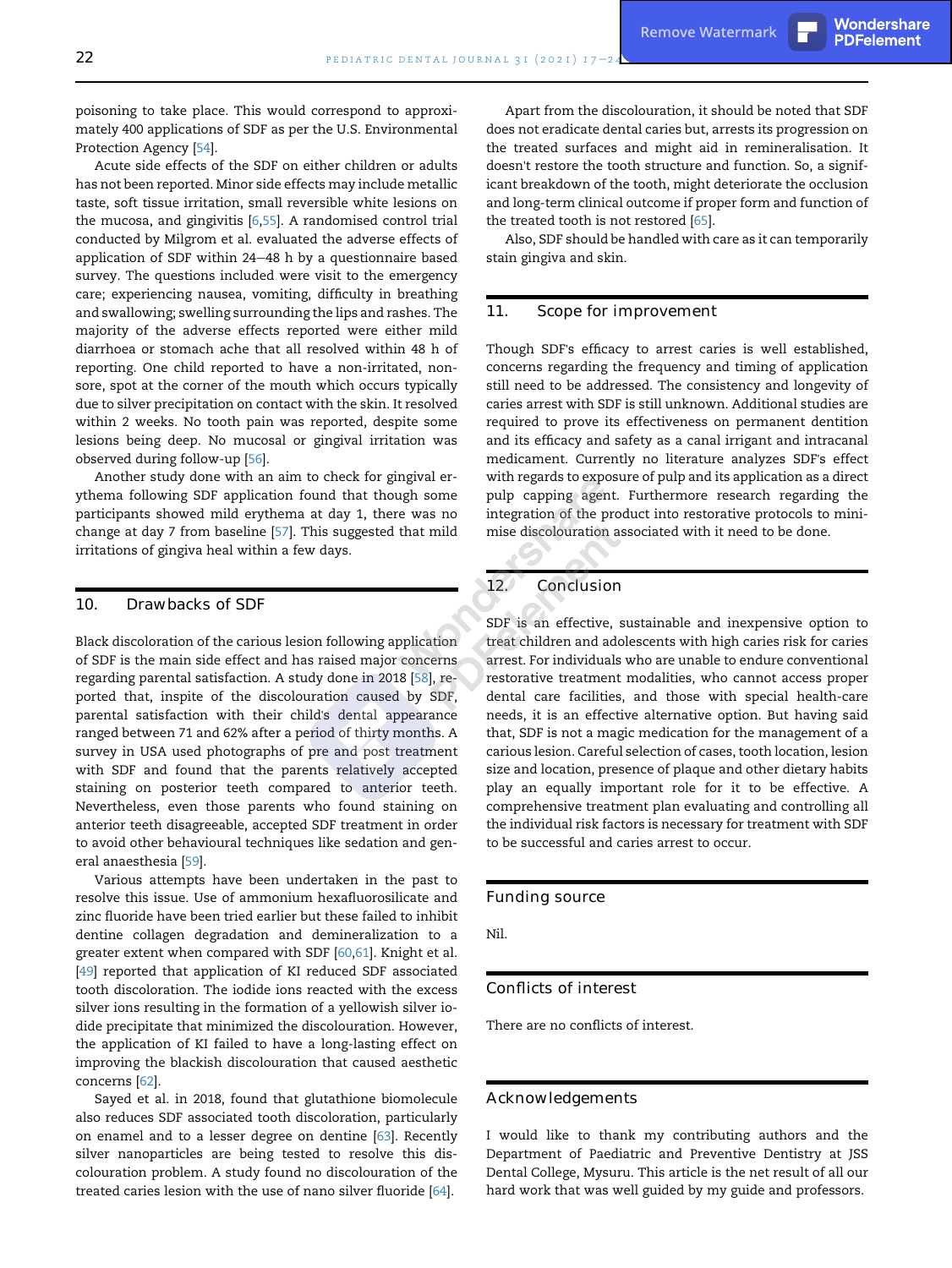PDFelement

- <span id="page-6-0"></span>[1] [Selwitz RH, Ismail AI, Pitts NB. Dental caries. Lancet](http://refhub.elsevier.com/S0917-2394(20)30080-X/sref1) [2007;369:51](http://refhub.elsevier.com/S0917-2394(20)30080-X/sref1)-[9.](http://refhub.elsevier.com/S0917-2394(20)30080-X/sref1)
- <span id="page-6-1"></span>[2] [Chu CH, Mei ML, Lo EC. Use of fluorides in dental caries](http://refhub.elsevier.com/S0917-2394(20)30080-X/sref2) [management. Gen Dent 2010;58\(1\):37](http://refhub.elsevier.com/S0917-2394(20)30080-X/sref2)-[43. quiz 44](http://refhub.elsevier.com/S0917-2394(20)30080-X/sref2)-[35, 79](http://refhub.elsevier.com/S0917-2394(20)30080-X/sref2)-[80.](http://refhub.elsevier.com/S0917-2394(20)30080-X/sref2)
- <span id="page-6-2"></span>[3] [Rose TP. Sterilization of carious dentine with silver nitrate.](http://refhub.elsevier.com/S0917-2394(20)30080-X/sref3) [Chronicle 1976;39:151](http://refhub.elsevier.com/S0917-2394(20)30080-X/sref3)-[9.](http://refhub.elsevier.com/S0917-2394(20)30080-X/sref3)
- <span id="page-6-3"></span>[4] [Langeland K, Langeland LK. Indirect capping and the](http://refhub.elsevier.com/S0917-2394(20)30080-X/sref4) [treatment of deep carious lesions. Int Dent J 1968;18:326](http://refhub.elsevier.com/S0917-2394(20)30080-X/sref4)-[80.](http://refhub.elsevier.com/S0917-2394(20)30080-X/sref4)
- <span id="page-6-4"></span>[5] [Rosenblatt A, Stamford T, Niederman R. Silver diamine](http://refhub.elsevier.com/S0917-2394(20)30080-X/sref5) fluoride: a caries "[silver-fluoride bullet](http://refhub.elsevier.com/S0917-2394(20)30080-X/sref5)". J Dent Res [2009;88:116](http://refhub.elsevier.com/S0917-2394(20)30080-X/sref5)-[25.](http://refhub.elsevier.com/S0917-2394(20)30080-X/sref5)
- <span id="page-6-5"></span>[6] [Nishino M, Yoshida S, Sobue S, Kato J, Nishida M. Effect of](http://refhub.elsevier.com/S0917-2394(20)30080-X/sref6) [topically applied ammoniacal silver fluoride on dental caries](http://refhub.elsevier.com/S0917-2394(20)30080-X/sref6) [in children. J Osaka Univ Dent Sch 1969;9:149](http://refhub.elsevier.com/S0917-2394(20)30080-X/sref6)-[55](http://refhub.elsevier.com/S0917-2394(20)30080-X/sref6).
- <span id="page-6-6"></span>[7] [Yamaga R, Nishino M, Yoshida S, Yokomizo I. Diamine silver](http://refhub.elsevier.com/S0917-2394(20)30080-X/sref7) [fluoride and its clinical application. J Osaka Unic Dent Sch](http://refhub.elsevier.com/S0917-2394(20)30080-X/sref7) [1972;12\(20\):1](http://refhub.elsevier.com/S0917-2394(20)30080-X/sref7)-[10.](http://refhub.elsevier.com/S0917-2394(20)30080-X/sref7)
- <span id="page-6-7"></span>[8] [Chu CH, Lo ECM, Lin HC. Effectiveness of silver diamine](http://refhub.elsevier.com/S0917-2394(20)30080-X/sref8) [fluoride and sodium fluoride varnish in arresting dentin](http://refhub.elsevier.com/S0917-2394(20)30080-X/sref8) [caries in Chinese pre-school children. J Dent Res](http://refhub.elsevier.com/S0917-2394(20)30080-X/sref8) [2002;81\(11\):767](http://refhub.elsevier.com/S0917-2394(20)30080-X/sref8)-[70.](http://refhub.elsevier.com/S0917-2394(20)30080-X/sref8)
- <span id="page-6-8"></span>[9] [Crystal YO, Marghalani AA, Ureles SD, Wright JT, Sulyanto R,](http://refhub.elsevier.com/S0917-2394(20)30080-X/sref9) [Divaris K, et al. Use of silver diamine fluoride for dental](http://refhub.elsevier.com/S0917-2394(20)30080-X/sref9) [caries management in children and adolescents, including](http://refhub.elsevier.com/S0917-2394(20)30080-X/sref9) [those with special health care needs. Pediatr Dent](http://refhub.elsevier.com/S0917-2394(20)30080-X/sref9) [2017;39\(5\):135](http://refhub.elsevier.com/S0917-2394(20)30080-X/sref9)-[45.](http://refhub.elsevier.com/S0917-2394(20)30080-X/sref9)
- <span id="page-6-9"></span>[10] [Mei ML, Lo ECM, Chu CH. Arresting dentine caries with silver](http://refhub.elsevier.com/S0917-2394(20)30080-X/sref10) [diamine fluoride: what](http://refhub.elsevier.com/S0917-2394(20)30080-X/sref10)'s behind it? J Dent Res [2018;97\(7\):751](http://refhub.elsevier.com/S0917-2394(20)30080-X/sref10)-[8.](http://refhub.elsevier.com/S0917-2394(20)30080-X/sref10)
- <span id="page-6-10"></span>[11] [Marx DE, Barillo DJ. Silver in medicine: the basic science.](http://refhub.elsevier.com/S0917-2394(20)30080-X/sref11) [Burns 2014;40\(Suppl 1\):S9](http://refhub.elsevier.com/S0917-2394(20)30080-X/sref11)-[18](http://refhub.elsevier.com/S0917-2394(20)30080-X/sref11).
- <span id="page-6-11"></span>[12] [Slawson RM, Lee H, Trevors JT. Bacterial interactions with](http://refhub.elsevier.com/S0917-2394(20)30080-X/sref12) [silver. Biol Met 1990;3\(3](http://refhub.elsevier.com/S0917-2394(20)30080-X/sref12)-[4\):151](http://refhub.elsevier.com/S0917-2394(20)30080-X/sref12)-[4.](http://refhub.elsevier.com/S0917-2394(20)30080-X/sref12)
- <span id="page-6-12"></span>[13] [Russell AD, Hugo WB. Anti-microbiological activity and](http://refhub.elsevier.com/S0917-2394(20)30080-X/sref13) [action of silver. Prog Med Chem 1994;31:351](http://refhub.elsevier.com/S0917-2394(20)30080-X/sref13)-[70.](http://refhub.elsevier.com/S0917-2394(20)30080-X/sref13)
- <span id="page-6-13"></span>[14] [Wu MY, Suryanarayanan K, van Ooij WJ, Oerther DB. Using](http://refhub.elsevier.com/S0917-2394(20)30080-X/sref14) [microbial genomics to evaluate the effectiveness of silver to](http://refhub.elsevier.com/S0917-2394(20)30080-X/sref14) [prevent biofilm formation. Water Sci Technol 2007;55:413](http://refhub.elsevier.com/S0917-2394(20)30080-X/sref14)-[9.](http://refhub.elsevier.com/S0917-2394(20)30080-X/sref14)
- <span id="page-6-14"></span>[15] [Knight G, McIntyre J, Craig G, Mulyani, Zilm P, Gully N. An in](http://refhub.elsevier.com/S0917-2394(20)30080-X/sref15) [vitro model to measure the effect of a silver fluoride and](http://refhub.elsevier.com/S0917-2394(20)30080-X/sref15) [potassium iodide treatment on the permeability of](http://refhub.elsevier.com/S0917-2394(20)30080-X/sref15) [demineralized dentine to Streptococcus mutans. Aust Dent J](http://refhub.elsevier.com/S0917-2394(20)30080-X/sref15) 2005:50:242-[5.](http://refhub.elsevier.com/S0917-2394(20)30080-X/sref15)
- <span id="page-6-15"></span>[16] [Mei ML, Li QL, Chu CH, Lo ECM, Samaranayake LP.](http://refhub.elsevier.com/S0917-2394(20)30080-X/sref16) [Antibacterial effects of silver diamine fluoride on multi](http://refhub.elsevier.com/S0917-2394(20)30080-X/sref16)[species cariogenic biofilm on caries. Ann Clin Microbiol](http://refhub.elsevier.com/S0917-2394(20)30080-X/sref16) [Antimicrob 2013;12:4.](http://refhub.elsevier.com/S0917-2394(20)30080-X/sref16)
- <span id="page-6-16"></span>[17] [Chen W, Liu Y, Courtney HS, Bettenga M, Agrawal CM,](http://refhub.elsevier.com/S0917-2394(20)30080-X/sref17) [Bumgardner JD, et al. In vitro anti-bacterial and biological](http://refhub.elsevier.com/S0917-2394(20)30080-X/sref17) [properties of magne-tron co-sputtered silver-containing](http://refhub.elsevier.com/S0917-2394(20)30080-X/sref17) [hydroxyapatite coating. Biomaterials 2006;27\(32\):5512](http://refhub.elsevier.com/S0917-2394(20)30080-X/sref17)-[7](http://refhub.elsevier.com/S0917-2394(20)30080-X/sref17).
- <span id="page-6-17"></span>[18] [Koo H. Strategies to enhance the biological effects of fluoride](http://refhub.elsevier.com/S0917-2394(20)30080-X/sref18) [on dental biofilms. Adv Dent Res 2008;20\(1\):17](http://refhub.elsevier.com/S0917-2394(20)30080-X/sref18)-[21.](http://refhub.elsevier.com/S0917-2394(20)30080-X/sref18)
- <span id="page-6-18"></span>[19] [Suzuki T, Nishida M, Sobue S, Moriwaki Y. Effects of](http://refhub.elsevier.com/S0917-2394(20)30080-X/sref19) [diammine silver fluoride on tooth enamel. J Osaka Univ Dent](http://refhub.elsevier.com/S0917-2394(20)30080-X/sref19) [Sch 1974;14:61](http://refhub.elsevier.com/S0917-2394(20)30080-X/sref19)-[72.](http://refhub.elsevier.com/S0917-2394(20)30080-X/sref19)
- <span id="page-6-19"></span>[20] [Lou YL, Botelho MG, Darvell BW. Reaction of silver diamine](http://refhub.elsevier.com/S0917-2394(20)30080-X/sref20) [fluoride with hydroxyapatite and protein. J Dent](http://refhub.elsevier.com/S0917-2394(20)30080-X/sref20) [2011;39\(9\):612](http://refhub.elsevier.com/S0917-2394(20)30080-X/sref20)-[8.](http://refhub.elsevier.com/S0917-2394(20)30080-X/sref20)
- <span id="page-6-20"></span>[21] [Ten Cate JM. Contemporary perspective on the use of](http://refhub.elsevier.com/S0917-2394(20)30080-X/sref21) [fluoride products in caries prevention. Br Dent J](http://refhub.elsevier.com/S0917-2394(20)30080-X/sref21)  $2013;214(4):161-7.$  $2013;214(4):161-7.$  $2013;214(4):161-7.$
- <span id="page-6-21"></span>[22] [Ogard B, Sepp](http://refhub.elsevier.com/S0917-2394(20)30080-X/sref22)ä [L, Rølla G. Professional topical fluoride](http://refhub.elsevier.com/S0917-2394(20)30080-X/sref22) [applications](http://refhub.elsevier.com/S0917-2394(20)30080-X/sref22)- [clinical efficacy and mechanism of action.](http://refhub.elsevier.com/S0917-2394(20)30080-X/sref22) [Adv Dent Res 1994;8\(2\):190](http://refhub.elsevier.com/S0917-2394(20)30080-X/sref22)-[201](http://refhub.elsevier.com/S0917-2394(20)30080-X/sref22).
- <span id="page-6-22"></span>[23] [Okazaki M, Miake Y, Tohda H, Yanagisawa T, Matsumoto T,](http://refhub.elsevier.com/S0917-2394(20)30080-X/sref23) [Takahashi J. Functionally graded fluoridated apatites.](http://refhub.elsevier.com/S0917-2394(20)30080-X/sref23) [Biomaterials 1999;20\(15\):1421](http://refhub.elsevier.com/S0917-2394(20)30080-X/sref23)-[6.](http://refhub.elsevier.com/S0917-2394(20)30080-X/sref23)
- <span id="page-6-23"></span>[24] [Mei ML, Nudelman F, Marzec B, Walker JM, Lo ECM,](http://refhub.elsevier.com/S0917-2394(20)30080-X/sref24) [Walls AW, et al. Formation of fluorohydroxyapatite with](http://refhub.elsevier.com/S0917-2394(20)30080-X/sref24) silver diamine fluoride. J Dent Res  $2017;96(10):1122-8$  $2017;96(10):1122-8$ .
- <span id="page-6-24"></span>[25] [Angker L, Nijhof N, Swain MV, Kilpatrick NM. Influence of](http://refhub.elsevier.com/S0917-2394(20)30080-X/sref25) [hydration and mechanical characterization of carious](http://refhub.elsevier.com/S0917-2394(20)30080-X/sref25) [primary dentine using an ultra-micro indentation system](http://refhub.elsevier.com/S0917-2394(20)30080-X/sref25) [\(UMIS\). Eur J Oral Sci 2004;112:231](http://refhub.elsevier.com/S0917-2394(20)30080-X/sref25)-[6.](http://refhub.elsevier.com/S0917-2394(20)30080-X/sref25)
- <span id="page-6-25"></span>[26] [Chu CH, Lo ECM. Microhardness of dentine in primary teeth](http://refhub.elsevier.com/S0917-2394(20)30080-X/sref26) [after topical fluoride applications. J Dent 2008;36\(6\):387](http://refhub.elsevier.com/S0917-2394(20)30080-X/sref26)-[91](http://refhub.elsevier.com/S0917-2394(20)30080-X/sref26).
- <span id="page-6-26"></span>[27] [Mei ML, Ito L, Cao Y, Li QL, Chu CH, Lo EC. The inhibitory](http://refhub.elsevier.com/S0917-2394(20)30080-X/sref27) [effects of silver diamine fluorides on cysteine cathepsins. J](http://refhub.elsevier.com/S0917-2394(20)30080-X/sref27) [Dent 2014;42\(3\):329](http://refhub.elsevier.com/S0917-2394(20)30080-X/sref27)-[35](http://refhub.elsevier.com/S0917-2394(20)30080-X/sref27).
- <span id="page-6-27"></span>[28] [Mei ML, Li QL, Chu CH, Yiu CK, Lo EC. The inhibitory effects](http://refhub.elsevier.com/S0917-2394(20)30080-X/sref28) [of silver diamine fluoride at different concentrations on](http://refhub.elsevier.com/S0917-2394(20)30080-X/sref28) [matrix metalloproteinases. Dent Mater 2012;28\(8\):903](http://refhub.elsevier.com/S0917-2394(20)30080-X/sref28)-[8.](http://refhub.elsevier.com/S0917-2394(20)30080-X/sref28)
- <span id="page-6-28"></span>[29] [Crystal YO, Niederman R. Silver diamine fluoride treatment](http://refhub.elsevier.com/S0917-2394(20)30080-X/sref29) considerations in children'[s caries management. Pediatr](http://refhub.elsevier.com/S0917-2394(20)30080-X/sref29) [Dent 2016;38\(7\):466](http://refhub.elsevier.com/S0917-2394(20)30080-X/sref29)-[71](http://refhub.elsevier.com/S0917-2394(20)30080-X/sref29).
- <span id="page-6-29"></span>[30] [Gao SS, Zhao IS, Hiraishi N, Duangthip D, Mei ML, Lo ECM,](http://refhub.elsevier.com/S0917-2394(20)30080-X/sref30) [et al. Clinical trials of silver diamine fluoride in arresting](http://refhub.elsevier.com/S0917-2394(20)30080-X/sref30) [caries among children: a systematic review. JDR Clin Transl](http://refhub.elsevier.com/S0917-2394(20)30080-X/sref30) [Res 2016;1\(3\):201](http://refhub.elsevier.com/S0917-2394(20)30080-X/sref30)-[10.](http://refhub.elsevier.com/S0917-2394(20)30080-X/sref30)
- <span id="page-6-30"></span>[31] [Fung MHT, Duangthip D, Wong MCM, Lo ECM, Chu CH.](http://refhub.elsevier.com/S0917-2394(20)30080-X/sref31) [Randomized clinical trial of 12% and 38% silver diamine](http://refhub.elsevier.com/S0917-2394(20)30080-X/sref31) fluoride treatment. J Dent Res  $2018;97(2):171-8$  $2018;97(2):171-8$  $2018;97(2):171-8$ .
- <span id="page-6-31"></span>[32] [Duangthip D, Wong MCM, Chu CH, Lo ECM. Caries arrest by](http://refhub.elsevier.com/S0917-2394(20)30080-X/sref32) [topical fluorides in pre-school children: 30-month results. J](http://refhub.elsevier.com/S0917-2394(20)30080-X/sref32) Dent 2018:70:74-[9.](http://refhub.elsevier.com/S0917-2394(20)30080-X/sref32)
- <span id="page-6-32"></span>[33] [Mabangkhru S, Duangthip D, Chu CH, Phonghanyudh A,](http://refhub.elsevier.com/S0917-2394(20)30080-X/sref33) [Jirarattanasopha V. A randomized clinical trial to arrest](http://refhub.elsevier.com/S0917-2394(20)30080-X/sref33) [dentin caries in young children using silver diamine fluoride.](http://refhub.elsevier.com/S0917-2394(20)30080-X/sref33) [J Dent \[Internet\] 2020;\(April\):103375.](http://refhub.elsevier.com/S0917-2394(20)30080-X/sref33)
- <span id="page-6-33"></span>[34] Gao SS, Zhang S, Mei ML, Lo ECM, Chu CH. Caries remineralisation and arresting effect in children by professionally applied fluoride treatment - a systematic review. BMC Oral Health [Internet] 2016;16(1):1-9. [https://](https://doi.org/10.1186/s12903-016-0171-6) [doi.org/10.1186/s12903-016-0171-6](https://doi.org/10.1186/s12903-016-0171-6). Available from:.
- <span id="page-6-34"></span>[35] [Zhi QH, Lo EC, Lin HC. Randomized clinical trial on](http://refhub.elsevier.com/S0917-2394(20)30080-X/sref35) [effectiveness of silver diamine fluoride and glass ionomer in](http://refhub.elsevier.com/S0917-2394(20)30080-X/sref35) [arresting dentine caries in preschool children. J Dent](http://refhub.elsevier.com/S0917-2394(20)30080-X/sref35) [2012;40\(11\):962](http://refhub.elsevier.com/S0917-2394(20)30080-X/sref35)-[7.](http://refhub.elsevier.com/S0917-2394(20)30080-X/sref35)
- <span id="page-6-35"></span>[36] [Llodra JC, Rodriguez A, Ferrer B, Menardia V, Ramos T,](http://refhub.elsevier.com/S0917-2394(20)30080-X/sref36) [Morato M. Efficacy of silver diamine fluoride for caries](http://refhub.elsevier.com/S0917-2394(20)30080-X/sref36) [reduction in primary teeth and first permanent molars of](http://refhub.elsevier.com/S0917-2394(20)30080-X/sref36) [schoolchildren: 36-month clinical trial. J Dent Res](http://refhub.elsevier.com/S0917-2394(20)30080-X/sref36) [2005;84\(8\):721](http://refhub.elsevier.com/S0917-2394(20)30080-X/sref36)-[4.](http://refhub.elsevier.com/S0917-2394(20)30080-X/sref36)
- <span id="page-6-36"></span>[37] [Oliveira BRA, Veitz-Keenan A, Niederman R. The effect of](http://refhub.elsevier.com/S0917-2394(20)30080-X/sref37) [silver diamine fluoride in preventing caries in the primary](http://refhub.elsevier.com/S0917-2394(20)30080-X/sref37) [dentition: a systematic review and meta-analysis. Caries Res](http://refhub.elsevier.com/S0917-2394(20)30080-X/sref37) [2018;53\(1\):24](http://refhub.elsevier.com/S0917-2394(20)30080-X/sref37)-[32.](http://refhub.elsevier.com/S0917-2394(20)30080-X/sref37)
- <span id="page-6-37"></span>[38] [Braga MM, Mendes FM, De Benedetto MS, Imparato JCP.](http://refhub.elsevier.com/S0917-2394(20)30080-X/sref38) [Effect of silver diamine fluoride on incipient caries lesions in](http://refhub.elsevier.com/S0917-2394(20)30080-X/sref38) [erupting permanent first molars: a pilot study. J Dent Child](http://refhub.elsevier.com/S0917-2394(20)30080-X/sref38) 2009:76(1):28-[33.](http://refhub.elsevier.com/S0917-2394(20)30080-X/sref38)
- <span id="page-6-38"></span>[39] [Liu BY, Lo EC, Chu CH, Lin HC. Randomized trial on fluorides](http://refhub.elsevier.com/S0917-2394(20)30080-X/sref39) [and sealants for fissure caries prevention. J Dent Res](http://refhub.elsevier.com/S0917-2394(20)30080-X/sref39) [2012;91\(8\):753](http://refhub.elsevier.com/S0917-2394(20)30080-X/sref39)-[8.](http://refhub.elsevier.com/S0917-2394(20)30080-X/sref39)
- <span id="page-6-39"></span>[40] [Chu CH, Lee AHC, Zheng L, Mei ML, Chan GCF. Arresting](http://refhub.elsevier.com/S0917-2394(20)30080-X/sref40) [rampant dental caries with silver diamine fluoride in a young](http://refhub.elsevier.com/S0917-2394(20)30080-X/sref40) [teenager suffering from chronic oral graft versus host](http://refhub.elsevier.com/S0917-2394(20)30080-X/sref40) [disease post-bone marrow transplantation: a case report.](http://refhub.elsevier.com/S0917-2394(20)30080-X/sref40) [BMC Res Notes 2014;7\(1\)](http://refhub.elsevier.com/S0917-2394(20)30080-X/sref40).
- <span id="page-6-40"></span>[41] [Shimizu A, Kawagoe M. A clinical study of diamine silver](http://refhub.elsevier.com/S0917-2394(20)30080-X/sref41) [fluoride on recurrent caries. J Osaka Univ Dent Sch](http://refhub.elsevier.com/S0917-2394(20)30080-X/sref41) 1976:16:103-[9.](http://refhub.elsevier.com/S0917-2394(20)30080-X/sref41)